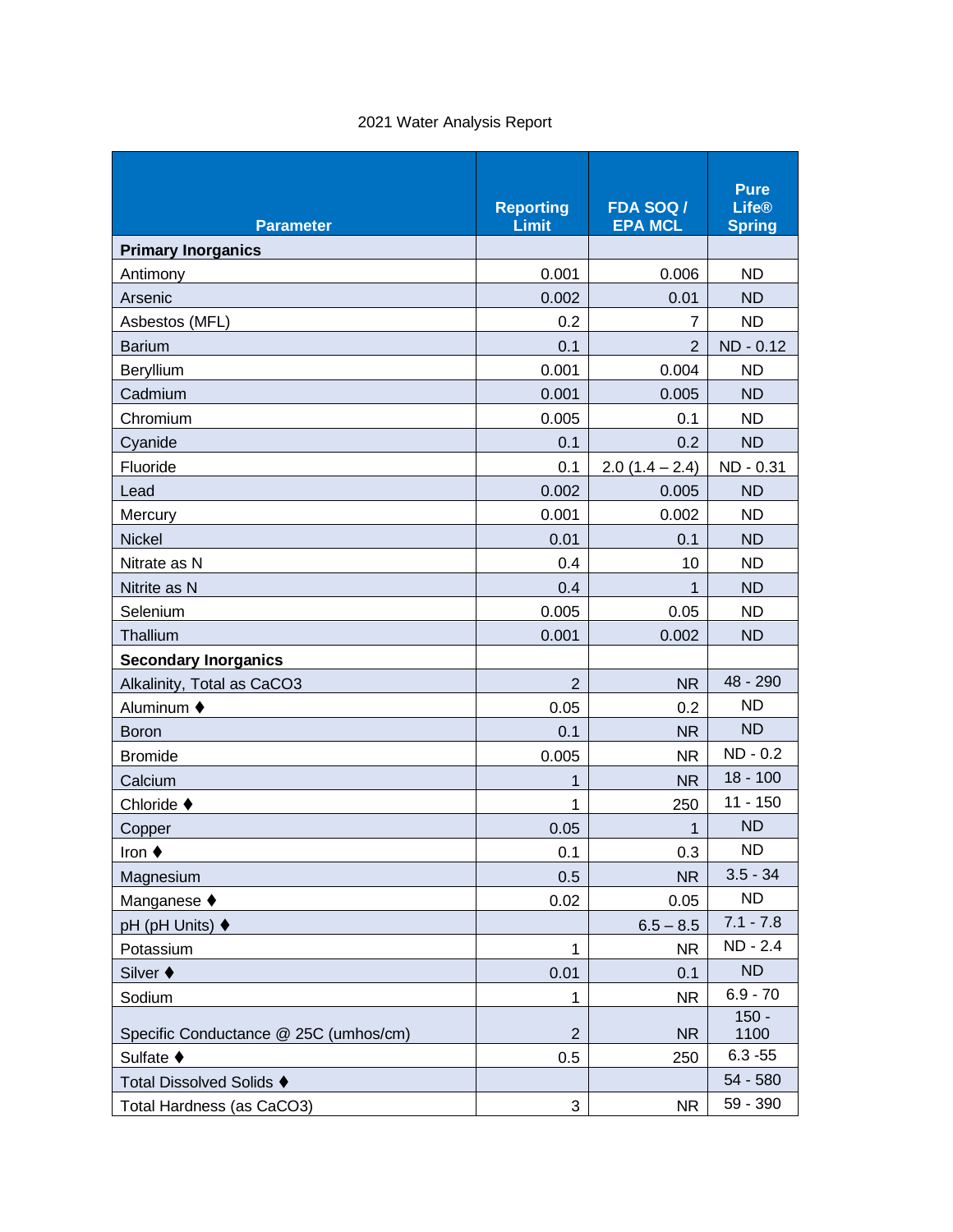| Zinc $\blacklozenge$                          | 0.05             | 5                           | $ND -$<br>0.088        |
|-----------------------------------------------|------------------|-----------------------------|------------------------|
| <b>Physical</b>                               |                  |                             |                        |
| Apparent Color (ACU) ♦                        | 3                | 15                          | <b>ND</b>              |
| Odor at 60 C (TON) ♦                          | 1                | 3                           | $ND-1$                 |
| Turbidity (NTU)                               | 0.1              | 5                           | ND-0.14                |
| <b>Microbiologicals</b>                       |                  |                             |                        |
| Total Coliforms (Cfu/100 mL)                  | 1                | Absent                      | <b>ND</b>              |
| <b>Radiologicals</b>                          |                  |                             |                        |
| Gross Alpha (pCi/L)                           | 3                | 15                          | <b>ND</b>              |
| Gross Beta (pCi/L)                            | 4                | $\overline{+}$<br>50.00     | <b>ND</b>              |
| Radium-226 + Radium-228 (sum) (pCi/L)         |                  | 5                           | <b>ND</b>              |
|                                               |                  |                             | $ND -$                 |
| Uranium                                       | 0.001            | 0.03                        | 0.0019                 |
| <b>Volatile Organic Compounds</b>             |                  |                             |                        |
| 1,1,1-Trichloroethane (1,1,1-TCA)             | 0.0005           | 0.2                         | <b>ND</b>              |
| 1,1,2,2-Tetrachloroethane                     | 0.0005           | $+$<br>0.001                | <b>ND</b>              |
| 1,1,2-Trichloroethane (1,1,2-TCA)             | 0.0005           | 0.005                       | <b>ND</b>              |
| 1,1,2-Trichlorotrifluoroethane                | 0.01             | $\vert \tau \vert$<br>1.200 | <b>ND</b>              |
| 1,1-Dichloroethane (1,1-DCA)                  | 0.0005           | 0.005<br>$+$                | <b>ND</b>              |
| 1,1-Dichloroethylene                          | 0.0005           | 0.007                       | <b>ND</b>              |
| 1,2,4-Trichlorobenzene                        | 0.0005           | 0.07                        | <b>ND</b>              |
| 1,2-Dichlorobenzene (o-DCB)                   | 0.0005           | 0.6                         | <b>ND</b>              |
| 1,2-Dichloroethane (1,2-DCA)                  | 0.0005           | 0.005                       | <b>ND</b>              |
| 1,2-Dichloropropane                           | 0.0005<br>0.0005 | 0.005<br>0.075              | <b>ND</b><br><b>ND</b> |
| 1,4-dichlorobenzene (p-DCB)<br><b>Benzene</b> | 0.0005           | 0.005                       | <b>ND</b>              |
| Carbon tetrachloride                          | 0.0005           | 0.005                       | <b>ND</b>              |
| Chlorobenzene (Monochlorobenzene)             | 0.0005           | 0.1                         | <b>ND</b>              |
| cis-1,2-Dichloroethylene                      | 0.0005           | 0.07                        | <b>ND</b>              |
| Ethylbenzene                                  | 0.0005           | 0.7                         | <b>ND</b>              |
| Methylene Chloride (Dichloromethane)          | 0.0005           | 0.005                       | <b>ND</b>              |
| Methyl-tert-Butyl-ether (MTBE)                | 0.003            | 0.013<br>$ + $              | <b>ND</b>              |
| <b>Styrene</b>                                | 0.0005           | 0.1                         | <b>ND</b>              |
| Tetrachloroethylene                           | 0.0005           | 0.005                       | <b>ND</b>              |
| Toluene                                       | 0.0005           | 1                           | <b>ND</b>              |
| trans-1,2-Dichloroethylene                    | 0.0005           | 0.1                         | <b>ND</b>              |
| trans-1,3-Dichloropropene (Telone II)         | 0.0005           | 0.0005<br>$+$               | <b>ND</b>              |
| Trichloroethene (TCE)                         | 0.0005           | 0.005                       | <b>ND</b>              |
| Trichlorofluoromethane (Freon 11)             | 0.005            | 0.150<br>$+$                | <b>ND</b>              |
| Vinyl chloride (VC)                           | 0.0005           | 0.002                       | <b>ND</b>              |
| Xylene (Total)                                | 0.001            | 10                          | <b>ND</b>              |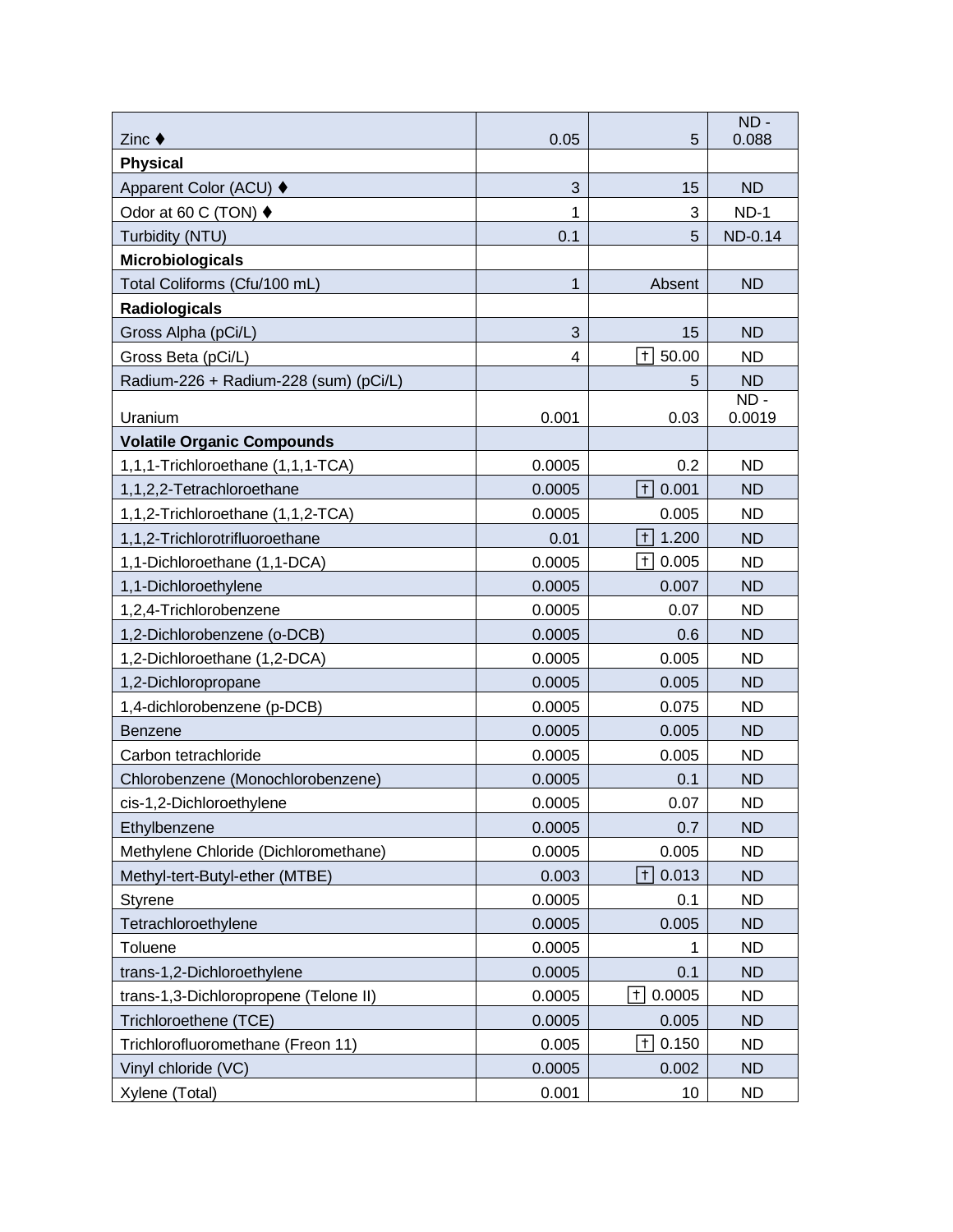| <b>Chlorinated Acid Herbicides</b>                                     |         |                             |           |
|------------------------------------------------------------------------|---------|-----------------------------|-----------|
| $2,4,5$ -TP (Silvex)                                                   | 0.001   | 0.05                        | <b>ND</b> |
| 2,4-Dichlorophenoxyacetic acid(2,4-D)                                  | 0.01    | 0.07                        | <b>ND</b> |
| <b>Bentazon</b>                                                        | 0.002   | $\overline{+}$<br>0.018     | <b>ND</b> |
| Dalapon                                                                | 0.01    | 0.2                         | <b>ND</b> |
| Dinoseb                                                                | 0.002   | 0.007                       | <b>ND</b> |
| Pentachlorophenol                                                      | 0.0002  | 0.001                       | <b>ND</b> |
| Picloram                                                               | 0.001   | 0.5                         | <b>ND</b> |
| <b>Chlorinated Pesticides</b>                                          |         |                             | <b>ND</b> |
| Alachlor                                                               | 0.001   | 0.002                       | <b>ND</b> |
| Chlordane                                                              | 0.0001  | 0.002                       | <b>ND</b> |
| Endrin                                                                 | 0.0001  | 0.002                       | <b>ND</b> |
| Heptachlor                                                             | 0.00001 | 0.0004                      | <b>ND</b> |
| Heptachlor epoxide                                                     | 0.00001 | 0.0002                      | <b>ND</b> |
| Lindane                                                                | 0.0002  | 0.0002                      | <b>ND</b> |
| Methoxychlor                                                           | 0.01    | 0.04                        | <b>ND</b> |
| Polychlorinated biphenyls (PCBs)                                       | 0.0005  | 0.0005                      | <b>ND</b> |
| Toxaphene                                                              | 0.001   | 0.003                       | <b>ND</b> |
| <b>Miscellaneous Herbicides</b>                                        |         |                             |           |
| 2,3,7,8-TCDD (DIOXIN)(ng/L)                                            | 0.005   | 0.03                        | <b>ND</b> |
| Diquat                                                                 | 0.004   | 0.02                        | <b>ND</b> |
| Endothall                                                              | 0.045   | 0.1                         | <b>ND</b> |
| Glyphosate                                                             | 0.025   | 0.7                         | <b>ND</b> |
| Semi-Volatile Organic Compounds<br>(Acid/Base/Neutral<br>extractables) |         |                             |           |
| Atrazine                                                               | 0.0005  | 0.003                       | <b>ND</b> |
| Benzo(a)pyrene                                                         | 0.00001 | 0.0002                      | <b>ND</b> |
| bis(2-Ethylhexyl)phthalate                                             | 0.003   | 0.006                       | <b>ND</b> |
| Di(2-ethylhexyl)adipate                                                | 0.005   | 0.4                         | <b>ND</b> |
| Hexachlorobenzene                                                      | 0.0005  | 0.001                       | <b>ND</b> |
| Hexachlorocyclopentadiene                                              | 0.001   | 0.05                        | <b>ND</b> |
| Molinate                                                               | 0.002   | 0.020<br>$+$                | <b>ND</b> |
| Simazine                                                               | 0.001   | 0.004                       | <b>ND</b> |
| Thiobencarb                                                            | 0.001   | $\vert \tau \vert$<br>0.070 | <b>ND</b> |
| <b>Carbamates (Pesticides)</b>                                         |         |                             |           |
| Aldicarb                                                               | 0.001   | 0.003                       | <b>ND</b> |
| Aldicarb sulfone                                                       | 0.001   | 0.002                       | <b>ND</b> |
| Aldicarb sulfoxide                                                     | 0.001   | 0.004                       | <b>ND</b> |
| Carbofuran                                                             | 0.005   | 0.04                        | <b>ND</b> |
| Oxamyl                                                                 | 0.02    | 0.2                         | <b>ND</b> |
| <b>Microextractables</b>                                               |         |                             |           |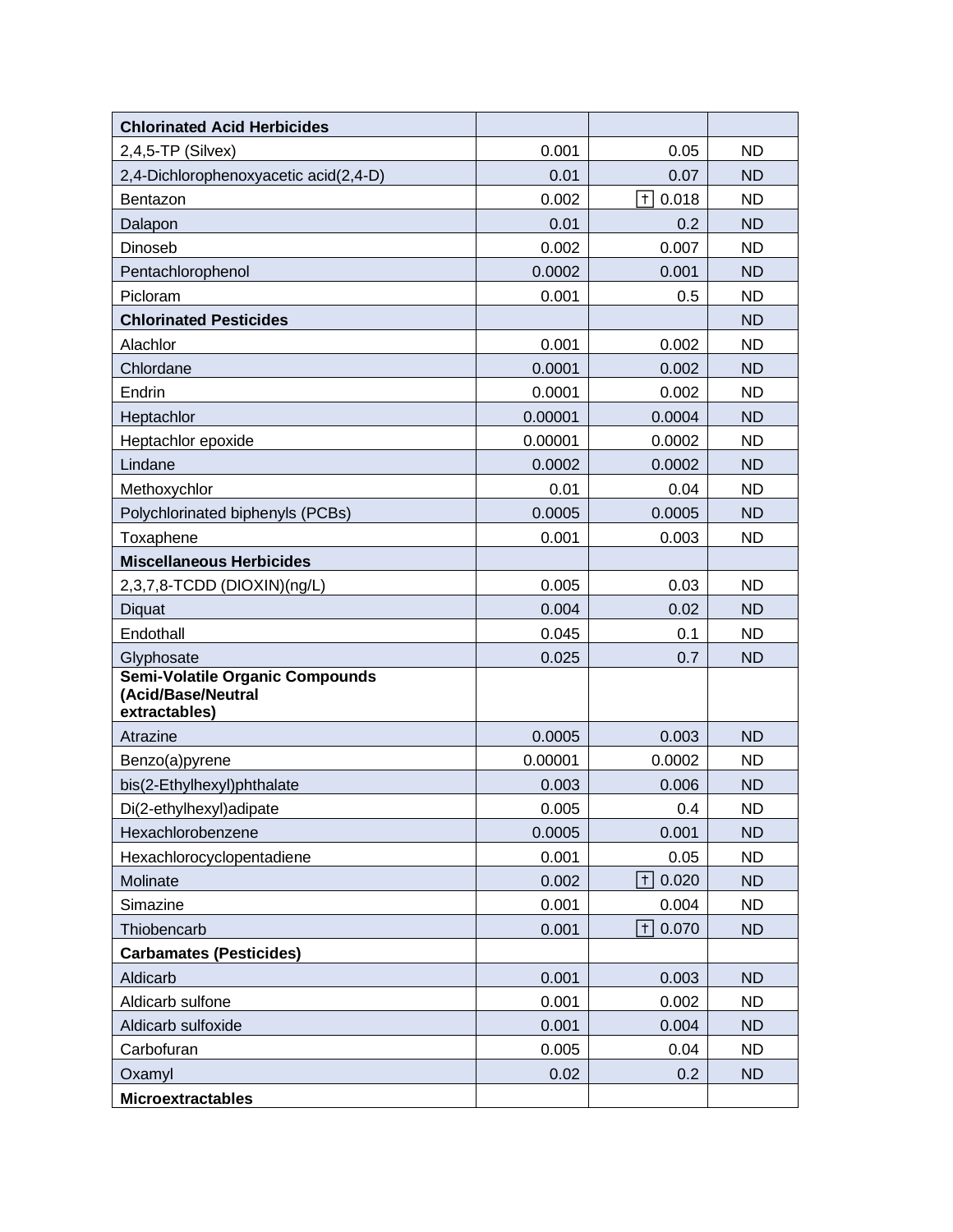| 1,2-Dibromo-3-chloropropane                                 | 0.00001         | 0.0002           | <b>ND</b> |
|-------------------------------------------------------------|-----------------|------------------|-----------|
| 1,2-Dibromoethane (EDB)                                     | 0.00002         | 0.00005          | ND        |
| <b>Disinfection Byproducts</b>                              |                 |                  |           |
| <b>Bromate</b>                                              | 0.001           | 0.01             | <b>ND</b> |
| Chlorite                                                    | 0.02            | 1                | <b>ND</b> |
| D/DBP Haloacetic Acids (HAA5)                               | 0.002           | 0.06             | <b>ND</b> |
| <b>Total Trihalomethanes (Calc.)</b>                        | 0.001           | 0.08             | <b>ND</b> |
| <b>Residual Disinfectants</b>                               |                 |                  |           |
| Chloramines                                                 | 0.1             | 4                | <b>ND</b> |
| <b>Chlorine Dioxide</b>                                     | 0.24            | 0.8              | <b>ND</b> |
| Chlorine Residual, Total                                    | 0.1             | 4                | <b>ND</b> |
| <b>Other Contaminants</b>                                   |                 |                  |           |
| Perchlorate                                                 | ♦<br>0.002      | $\lozenge$ 0.002 | <b>ND</b> |
| <b>Perfluorinated Compounds (PFC)</b>                       |                 |                  |           |
| 11-chloroeicosafluoro-3-oxaundecane-sulfonic<br>acid (ng/L) | ♦<br>5          | ♦<br>5           | <b>ND</b> |
| 4,8-dioxa-3H-perfluorononanoic acid (ADONA)                 |                 |                  |           |
| (nq/L)                                                      | ♦<br>5          | ♦<br>5           | <b>ND</b> |
| 9-chlorohexadecafluoro-3-oxanone-sulfonic acid<br>(nq/L)    | ♦<br>5          | ♦<br>5           | <b>ND</b> |
| Hexafluoropropylene oxide dimer acid (HFPO-DA)<br>(ng/L)    | ♦<br>5          | ♦<br>5           | <b>ND</b> |
| N-ethyl Perfluorooctanesulfonamidoacetic acid<br>(ng/L)     | ♦<br>5          | ♦<br>5           | <b>ND</b> |
| N-methyl Perfluorooctanesulfonamidoacetic acid<br>(ng/L)    | ♦<br>5          | ♦<br>5           | <b>ND</b> |
| Perfluorobutanesulfonic acid (PFBS) (ng/L)                  | ♦<br>5          | ♦<br>5           | <b>ND</b> |
| Perfluorodecanoic acid (PFDA) (ng/L)                        | ♦<br>5          | ♦<br>5           | <b>ND</b> |
| Perfluorododecanoic acid (PFDoA) (ng/L)                     | ♦<br>5          | ♦<br>5           | <b>ND</b> |
| Perfluoroheptanoic acid (PFHpA) (ng/L)                      | ♦<br>5          | ♦<br>5           | <b>ND</b> |
| Perfluorohexanesulfonic acid (PFHxS) (ng/L)                 | ♦<br>5          | ♦<br>5           | <b>ND</b> |
| Perfluorohexanoic acid (PFHxA) (ng/L)                       | $\Diamond$<br>5 | $\Diamond$<br>5  | <b>ND</b> |
| Perfluorononanoic acid (PFNA) (ng/L)                        | ♦<br>5          | ♦<br>5           | <b>ND</b> |
| Perfluorooctanesulfonic acid (PFOS) (ng/L)                  | ♦<br>5          | ♦<br>5           | <b>ND</b> |
| Perfluorooctanoic acid (PFOA) (ng/L)                        | ♦<br>5          | ♦<br>5           | <b>ND</b> |
| Perfluorotetradecanoic acid (PFTA) (ng/L)                   | ♦<br>5          | ♦<br>5           | <b>ND</b> |
| Perfluorotridecanoic acid (PFTrDA) (ng/L)                   | ♦<br>5          | ♦<br>5           | <b>ND</b> |
| Perfluoroundecanoic acid (PFUnA) (ng/L)                     | ♦<br>5          | ♦<br>5           | <b>ND</b> |

*All units in (mg/l) or Parts per Million (PPM) unless otherwise indicated.* 

⧫ *EPA Secondary Standard - non-enforceable guidelines regulating contaminants that may cause cosmetic or aesthetic effects in drinking water.* 

*† Set by California Dept. of Health Services.* 

*◊ Set by International Bottled Water Association*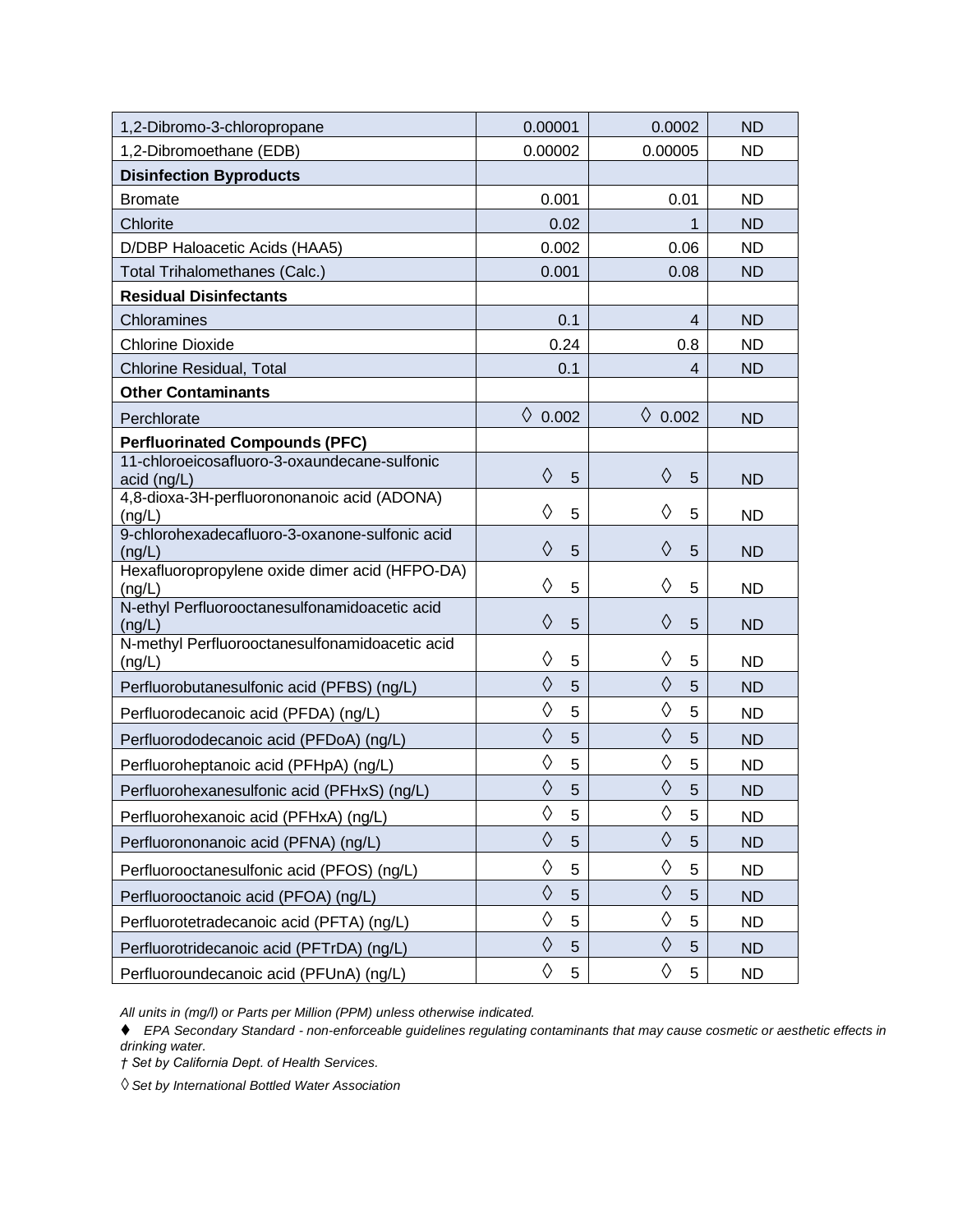*MRL - Minimum Reporting Limit: Where available, MRLs reflect the Method Detection Limits (MDLs) set by the U.S. Environmental Protection Agency or the Detection Limits for Purposes of Reporting (DLRs) set by the California Department of Health Services. These*  values are set by the agencies to reflect the minimum concentration of each substance that can be reliably quantified by applicable *testing methods, and are also the minimum reporting thresholds applicable to the Consumer Confidence Reports produced by tap water suppliers.* 

*EPA MCL - Maximum Contaminant Level: The highest level of a substance allowed by law in drinking water (bottled or tap water). The MCLs shown are the federal MCLs set by the U.S. Environmental Protection Agency and the Food and Drug Administration, unless no federal MCL exists. Where no federal MCL exists, California MCLs are identified with an (†). International Bottled Water Association MCL are identified with (*◊*).*

*Primary Drinking Water Standard (PSWS): Legally enforceable primary standard and treatment techniques that apply to public water systems, which protect health by limiting the levels of contaminants in drinking water.* 

*Public Health Goals (PHG's): Concentrations of drinking water contaminants that pose no significant health risk if consumed for a lifetime, based on current risk assessment principles, practices and methods.* 

*FDA SOQ - Standard of Quality: The standard of quality for bottled water is the highest level of a contaminant that is allowed in a container of bottled water, as established by the United States Food and Drug Administration (FDA) and the California Department of Public Health. The standards can be no less protective of public health than the standards for public drinking water, establi shed by the U.S. Environmental Protection Agency (EPA) or the California Department of Public Health.* 

*Reported Results - The highest level of each substance detected at or above the MRL in representative finished product samples. ND - Not detected at or above the MRL* 

*NR - Not listed in State or Federal drinking water regulations.* 

*NA- Not applicable to specific test method or test parameter* 

*PPB - Parts per Billion. Equivalent to micrograms per liter (μg/l).* 

*MFL - Million Fibers per Liter.* 

The final treatment consists of the following processes:

## **Spring Water**

- 1. Storage Silo holding filtered source water
- 2. Microfiltration
- 3. Ultraviolet and/or ozone disinfection
- 4. Bottling

## **Statements Required Under California Law**

*"Drinking water, including bottled water, may reasonably be expected to contain at least small amounts of some contaminants. The presence of contaminants does not necessarily indicate that water poses a health risk. More information about contaminants and potential health effects can be obtained by calling the United States Food and Drug Administration, Food and Cosmetic Hotline (1-888- 723-3366)."* 

*"In order to ensure that bottled water is safe to drink, the United States Food and Drug Administration and the State Department of Public Health prescribe regulations that limit the amount of certain contaminants in water provided by bottled water companies."*

*"Some persons may be more vulnerable to contaminants in drinking water than the general population. Immunocompromised persons , including, but not limited to, persons with cancer who are undergoing chemotherapy, persons who have undergone organ tra nsplants, persons with HIV/AIDS or other immune system disorders, some elderly persons, and infants can be particularly at risk from infections. These persons should seek advice about drinking water from their health care providers. The United States Environmental Protection Agency and the Centers for Disease Control and Prevention guidelines on appropriate means to lessen the risk of infection by cryptosporidium and other microbial contaminants are available from the Safe Drinking Water Hotline (1-800-426-4791)."* 

*"The sources of bottled water include rivers, lakes, streams, ponds, reservoirs, springs, and wells. As water naturally travels over the surface of the land or through the ground, it can pick up naturally occurring substances as well as substances that are present due to animal and human activity. Substances that may be present in the source water include any of the following:* 

*1. Inorganic substances, including, but not limited to, salts and metals, that can be naturally occurring or result from farming, urban storm water runoff, industrial or domestic wastewater discharges, or oil and gas production.*